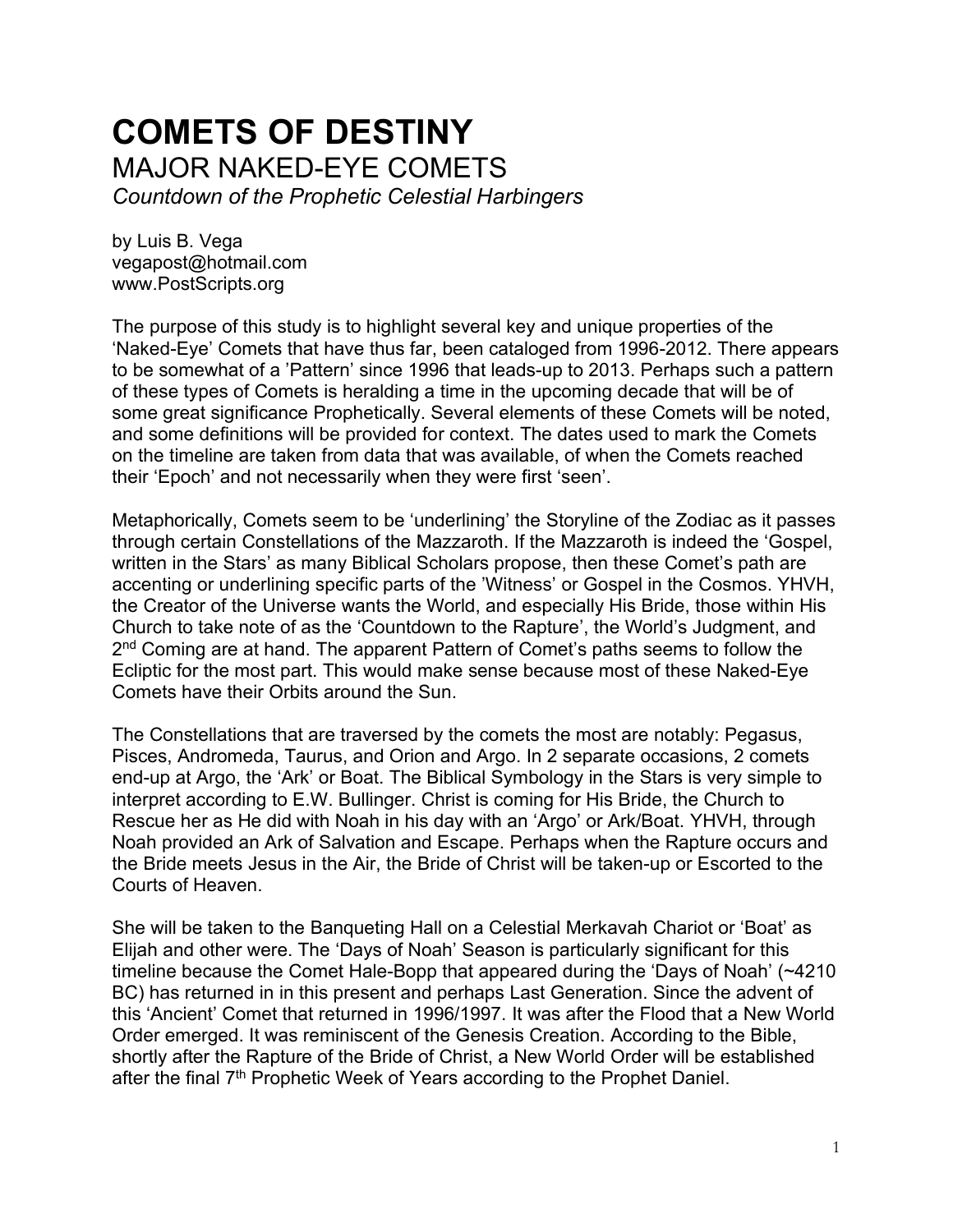## **Naked-Eye Comets**

Some Christian communities propose that the LORD is using such Celestial Bodies like Comets as 'Signs' to the World in these Last Days that the Rapture is at the Door. There is to also a pending Judgment and Jesus Christ's physical return to Earth are fast approaching, perhaps at the very end of the Age of Pisces. The book of Revelation does speak of at least 2 Celestial Bodies that will affect the Earth directly and Catastrophically. They could either be an Asteroid 'like a big Fiery Mountain', as described or a Comet whose Orbit will be in direct line with Earth's. It is not a matter of if, but when a Comet and/or Asteroid will collide with Earth according to most Scientists.

As it can be confirmed, Asteroid Craters can be found all over the Earth. The Moon itself is littered with such impacts that according to Revelation, at least 2 will come crashing upon the Earth with Catastrophic Consequences. On any given Night, there are literally 100s of Comets in the Sky, but most can only be seen by the World's largest Telescopes and hundreds of other Comets by Common Telescopes. The vast majority of Comets are never bright enough to be seen by the Naked-Eye. So, it is very rare when a Comet can be seen with the Naked-Eye. Most Comets generally pass through the Inner Solar System unseen, except by Sky Surveyors. Automated Sky Surveys are designed to locate Objects with Orbits that intersect with Earth's and could conceivably collide with Earth. Here are the following designations:

| - Lincoln Near-Earth Asteroid Research |
|----------------------------------------|
| - Near Earth Asteroid Tracking         |
| - Solar and Heliospheric Observatory   |
| - Extrasolar Planet Observation        |
|                                        |

The Naked-Eye Comets usually have a large and active Nucleus. For example, comet Hale-Bopp had an exceptionally large and active Nucleus, but it did not approach the Sun very closely at all. Yet it still became an extremely famous and well observed Naked-Eye Comet. Equally, comet Hyakutake was a small Comet, but appeared bright because it passed extremely close to the Earth. There might be some discrepancy as to which Comet should be on the list. The research is not all that clear; this is an approximation. To many Cultures, Comets were and are attributed to Omens of Ominous Judgment or Warning. Comets have been referred to by Ancient Historians as causing Great Calamities.

Many times, the suddenness of their appearance would cause Panic and Terror, as many of these Comets have Tails that can stretch across the Horizon. Comets and their appearances have often been attributed to be 'Heralds' of such events as the fall and rise of Rulers and Nations. For example, the Aztecs attributed the Fall of their Empire to the Spanish due in part by a Prophecy that was attributed to a Comet as that 'Sign'. It is believed that Halley's Comet did appear in 1531. For the Aztec Empire, the Comet did indeed signal a radical change to their World and to an end of their 'Age'. The Comet thus was associated with the Doom, Catastrophe and Conquest for its People; a New World Order. Still in today's Modern Societies, many see the sudden appearance and passing of a Comet as bringing impending Doom or Disaster.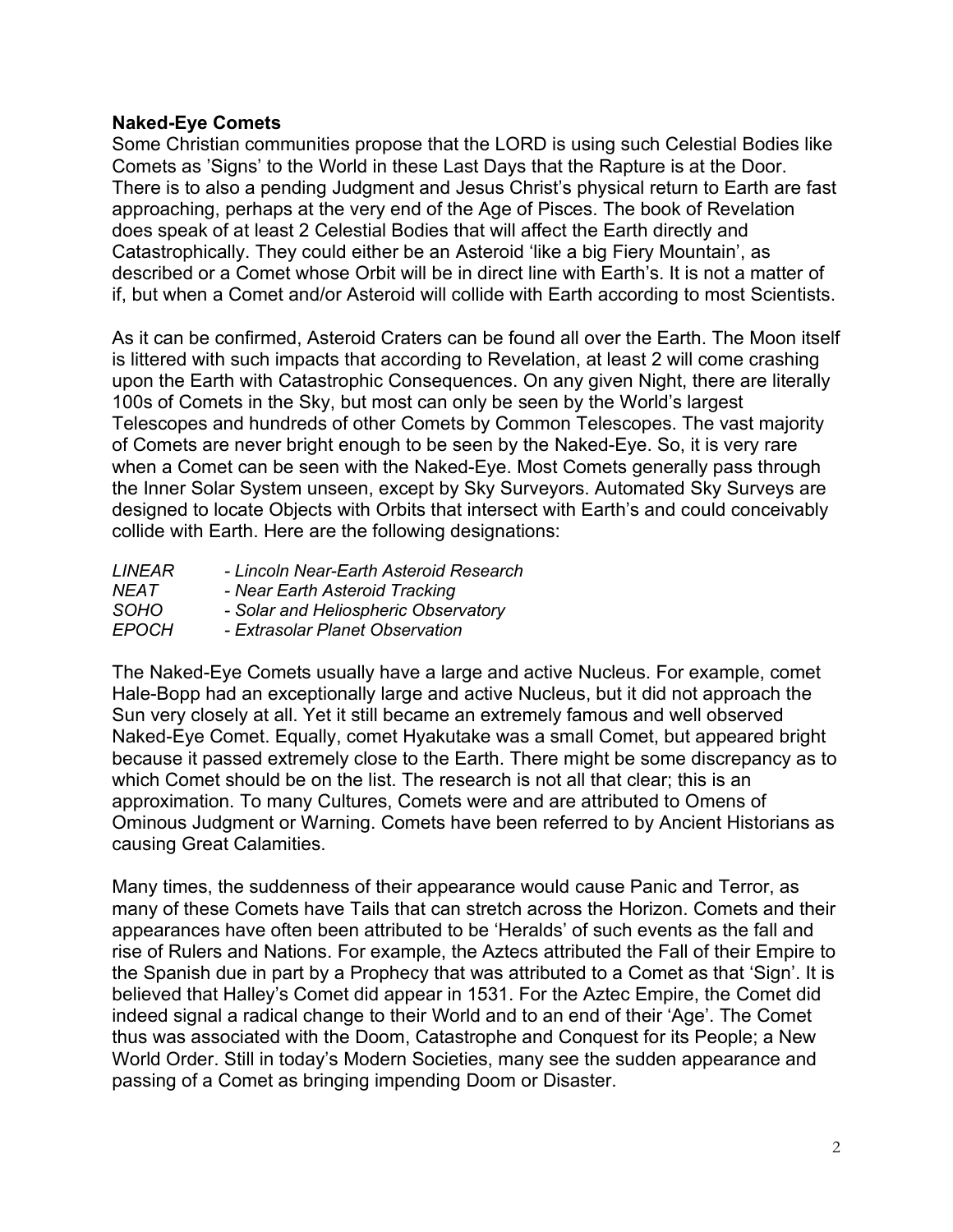Biblically speaking, there is credence to such associations as Christ did state that the End of Days would be characterized by the 'Signs the Sun, Moon and Stars (comets?)'. The list of the compiled Naked-Eye Comets from 1996-2012 are as follows.

| # NAME                     | DATE            |
|----------------------------|-----------------|
| 1 Hyakutake                | Apr 26, 1996    |
| 2 Hale-Bopp                | Feb 24, 1997    |
| 3 SOHO98                   | May 03, 1998    |
| <i>4 LINEAR C2001/A2</i>   | May 01, 2001    |
| <i>5 LINEAR C2000/WM 1</i> | Jan 2002        |
| 6 Utsunomiya               | Apr 2002        |
| 7 Ikeya-Zhang              | Oct 13, 2002    |
| 8 NEAT C2002/V1            | <i>Feb 2003</i> |
| 9 NEAT C2001/Q4            | May 03, 2004    |
| <b>10 LINEAR C2002/T7</b>  | Apr 2004        |
| 11 Banfield                | Apr 09, 2004    |
| 12 NEAT C2001/Q4           | May 2004        |
| 13 Machholz                | Feb 14, 2005    |
| 14 Pojmanski               | Feb 27, 2006    |
| <b>15 SWAN C2006/M4</b>    | Oct 2006        |
| 16 McNaught I              | Jan 20, 2007    |
| 17 Holmes                  | Oct 27, 2007    |
| 18 McNaught II             | Apr 06, 2010    |
| 19 Honda                   | Jun 08, 2011    |
| 20 Lovejoy                 | Dec 05, 2011    |

*-The Comet timeline presented could be suggesting similar Patterns like those of the Tetrads and Eclipse Patterns.*

*-The Comet Pattern of only the Naked-Eye Comets could possibly be alluding to a Countdown to the beginning of the 2014-15 Tetrad of sorts as a 'Countdown' to follow.*

*-There appears to be 'Symmetry' in the Naked-Eye Comet Pattern from 1996-2012.*

*-Middle section of timeline is from 2001 - 2007, a 7-Year period.*

*-In the middle Section of the 13 Comets, the year 2004 experience the most visible Comets to date, 5 total.*

*Comet Haley reached EPOCH on September 25, 1985 which happened to be on Yom Kippur.*

*-From Comet Holmes '07 to McNaught II '10 there is exactly 188 weeks, like the 188 Day Earthquake Pattern.*

*-The Timeline starting in 1996 when the 'Ancient Noachian' Comets returned + 21 Years = 2017.*

*-It also appears that in some cases, the distances between Comets are in the φ Golden Ratio proportions.*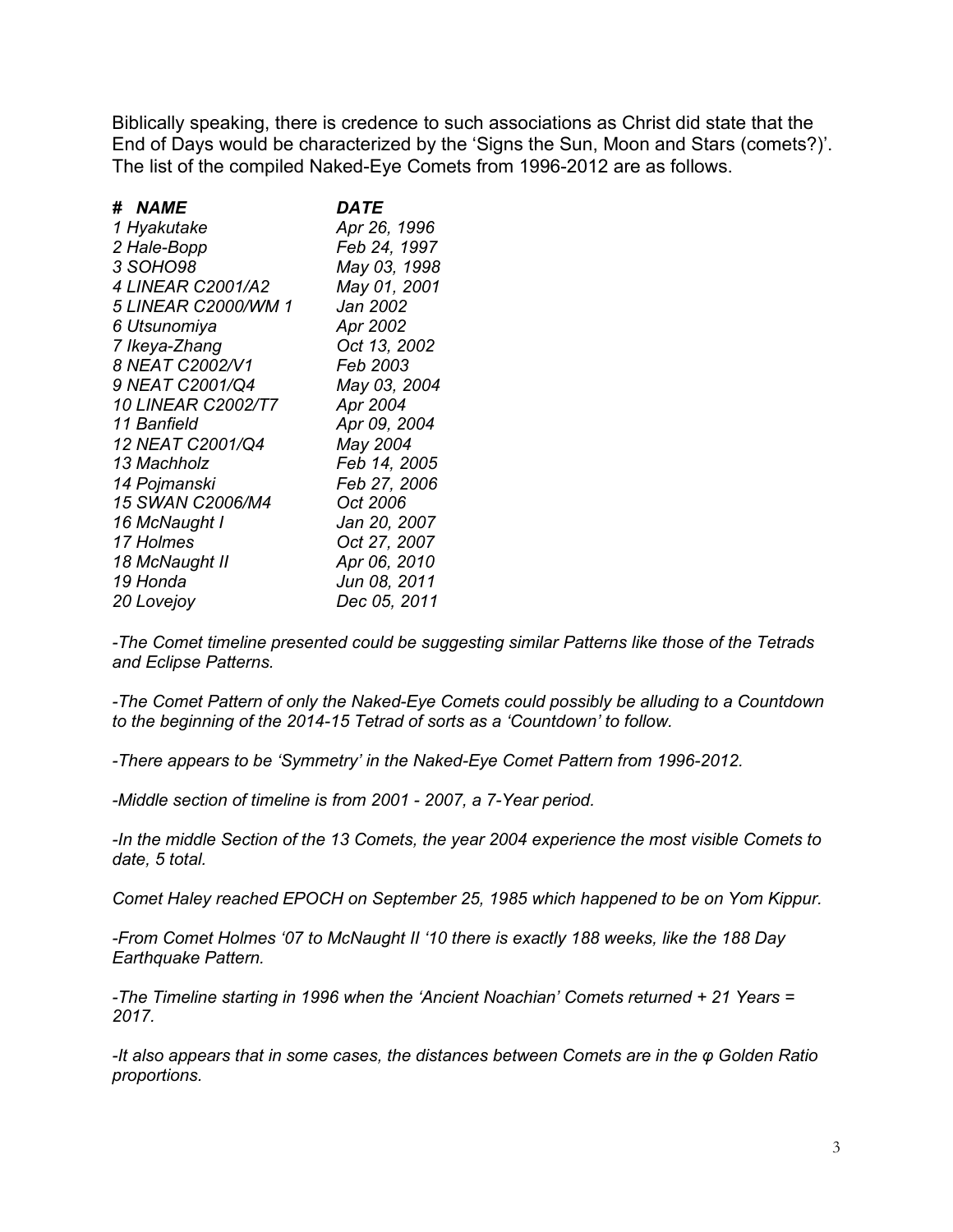#### **Where do Comets come from?**

The Ice that makes up Comets appears to be the very Building-Blocks of the Physical Universe since Creation. They are the Remnants of when the Solar System began. Most Comets are located outside the Solar System. It is theorized that they originated in the parts of the Universe that have remained virtually untouched. These regions are referred to as the Oort Cloud and the Kuiper Belt. It is thought that Objects within these Clouds occasionally eject Comets either by Collision or by the Gravitational Forces.

## **Great Comet**

It is Comet that becomes exceptionally bright. Great Comets are rare; on average only 1 will appear in a decade. While Comets are officially named after their Discoverers, Great Comets are sometimes referred to by the year in which they appeared or because how bright they became. Comet McNaught has been one of the brightest Comets in 40 years. The Comet Machholz in 2005 was the brightest in about 7 years. Prophetically for example, Machholz attained its peak brightness as it approaches the Pleiades in the Constellation of Taurus.

#### **Number 21**

Here below are some peculiarities of the Spiritual Significance of the Number 21. The reason why 21 is referenced here to the Comet Timeline is that since 1996 and 1997, the Comets that heralded the Diluvian Judgment of Noah; Hale Bopp in particular, could possibly have set the Time Clock for a 21-Year Countdown. As Christ stated that right before His 2<sup>nd</sup> Advent, the Days leading up to it where to be like the Days of Noah, thus it is possible that in one's life-time since 1996, the years since then have been characterized by the same attributes 'As in the Days of Noah'. If one then adds the 3.5 year coefficient or of 1260 days to the 1998 + 21 year count, that could possibly mean that in 2022, the Tribulation Period would be the start of Daniel's 70<sup>th</sup> Week of Years. It is the start of a new Cycle.

*1997/1998 + 21 Years of Days = 2018/2019*

*2019 + 3.5 years (1260 days) = 2022*

*-The Number 21 is used 7 times in the Bible. -Number of chapters of the book of Judges in Old Testament. -21 is the number of destruction or of Universal Termination. -Number of the Perfection by Excellence, (3 x 7). -Number representing the Maturity or Ripening. -Archangel Michael was delayed 21 Days to Daniel's Prayer. -Jacob worked 3 times 7 Years.*

Comet LINEAR 2001/A2 made its first visit to the Inner Solar System in 2001. It had the most Elongated Orbit, with a Period of approximately 30,000 Years. It is believed the Comet came from the outer Kuiper Belt. Before this, Comet Ikeya-Zhang of October 13, 2002, was the brightest Comet since 1997 and had the longest known Orbital Period at the time.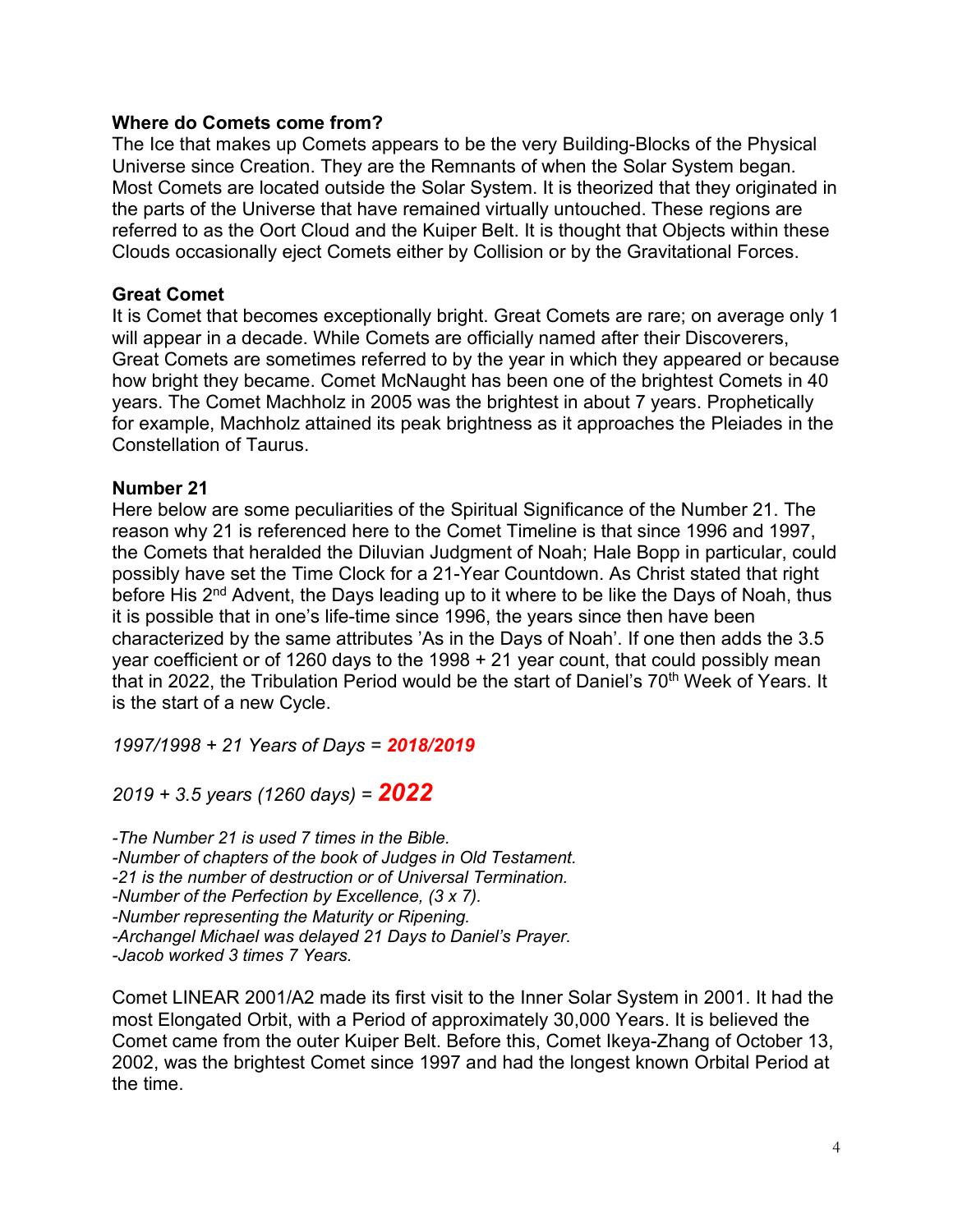#### **2004 Year of the Comet**

Only twice before in recorded history, in 1911 and in 1970, have 4 Comets managed to reach Naked-Eye Brightness within a single Calendar Year. Spectacularly, in the year 2004 there were 5 Naked-Eye Comets that were witnessed.

*1. C/2001 Q4 NEAT May 3/4, 2004*

*2. C2002 T7 LINEAR May 20, 2004*

*3. C2003 K4 LINEAR* 

- *4. C/2004 Q2 Machholz Feb 14, 2005*
- *5. C/2004 F4 Bradfield Apr 9, 2004*

#### **Composition**

Comets are popularly called Shooting Stars because they are rather Small Celestial Objects with a Big Tail. Technically, a Comet is a collection of billions of Rocky and Metallic Particles coated with Frozen Ices of Water, Carbon Dioxide, Ammonia and Methane, etc. Some argue it is all Plasma. Comets revolve around the Sun like Planets the Orbits of COMETS are very large and very Eccentric.

As a Comet approaches the Sun, it shines brightly due to the reflection of the Sun's light. At that point the Ice Crystals within the Comet Core vaporize to form the Tail that points away from the Sun. A Comet's Tail can extend for millions of miles into Space. The Tail always points away from the Sun because the pressure of the Sun's Rays repels the Gases. As the Comet moves away from the Sun, the Gases condense, freeze again and the Tail disappears.

#### **Sungrazers**

Some Comets come on the scene very rapidly and brush by the Earth so close that they seem to stretch across the whole Skies, only to be gone in a few days. Generally, these types of Comets are called 'Sungrazers'. These Comet Sungrazers are pulled into the Sun. These Comets either pass remarkably close to the Sun, disintegrate or collide into the Sun.

#### **Periodic Comets**

Periodic Comets usually have Elongated Elliptical Orbits and return after a certain period of time. There are 1000s of Periodic Comets throughout the Sky. Each year, a few of them pass close enough to the Sun and Earth that they become easily visible in Small Telescopes, but again, only a very few get to be seen by the Naked-Eye without the aid of Powerful Telescopes.

## **Non-Periodic Comets**

Non-Periodic Comets are seen only once. They are usually on Near-Parabolic Orbits that will not return.

## **Comet Halley**

Probably the most famous of the Comets is Halley's Comet. The path of Halley's Comet is seen after every 76 Years. It was last seen in 1986. Interestingly every time it approaches the Sun, its 15 km Nucleus drops about 6 meters of ice/rock into Space.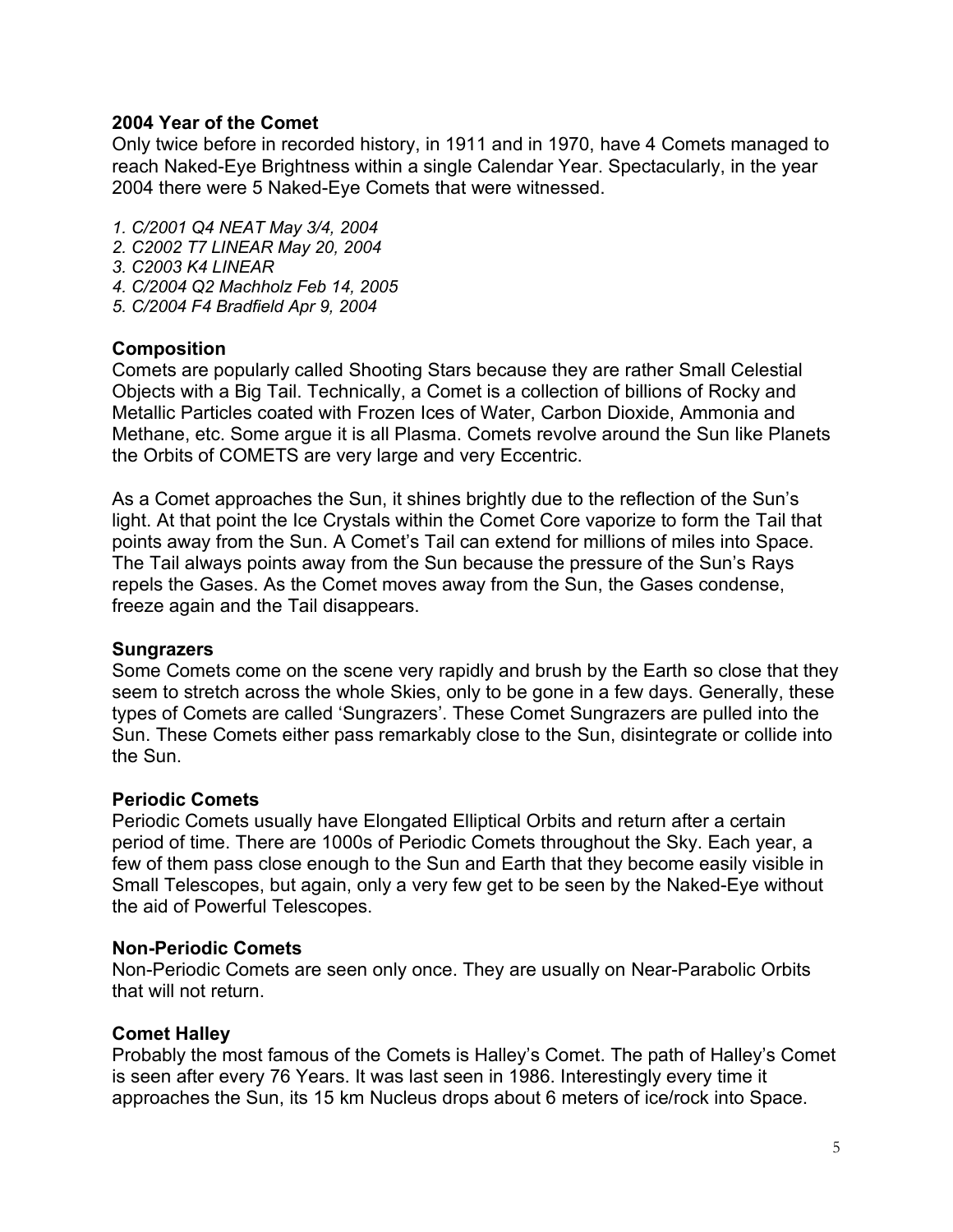## **Celestial Omens**

This results in the formation of an Orbiting Trail, which when it falls on Earth is called the Orionids Meteor Shower. Comet Halley is also purported to have been seen 3.5 years prior to the destruction of the 2<sup>nd</sup> Temple (Herod's) in 66 AD. If this is the case, here is some Mathematical Speculation.

*66 -1986 = 1920 years 1986 to 2016 = 30-year difference*

*66-2016 = 1950 1950 - 3.5 years = ~1947 1986 + 33 years = 2019*

*2019 - 3.5 years = 2015.5 2015.5 + 7 years = 2022.5*

## **Comet Hale Bopp**

Comet Hale-Bopp is famous for holding a record for the longest period of Naked-Eye Visibility. It has been said that this Comet last entered our Solar System 4,210 Years ago. This would put the timeline right about the time Noah build the Ark to be saved from the 'Waters of Judgment'. Many refer this Comet Hale-Bopp as the 'Noah Comet'. What is interesting, aside from having crossed 'Satan Star' in the Constellation Perseus as did Comet Hyakutake exactly 1 Year earlier. The Comet Hale-Bopp left the skies in 1998. This is the equivalent to the Jewish year of 5758. When some Jewish Rabbis converted the Year 5758 to its equivalent Hebrew Letters, it turned out to mean 'Season of Noah'.

Many in the Christian and Jewish Communities consider Comet Hale-Bopp as a confirming 'Sign' from YHVH regarding the 'Days of Noah'. Perhaps the Comet like in the Days of Noah, is announcing the beginning of the series of events 'As in the Days of Noah' that will eventually lead to a Catastrophic Judgment of the WORLD. Realize that 5758 encompasses 1997/1998.

*1997/1998 + 21 Years of Days = 2018/2019*

*2019 + 3.5 years (1260 days) = 2022*

## **Comets in Phi Proportion of Time**

The Golden Ratio occurs if the Ratio of the Sum of the Quantities to the larger Quantity is Equal to the Ratio of the larger Quantity to the smaller one. With this in mind, there also appears to be in the Comet timeline pattern a phi ratio or Golden Ratio associated to some of the distances between Comets. It can be purely coincidence but if it valid, then Mathematically, even Comets have the 'Signature of God'. The Golden Ratio is a phenomenon that operates as a Universal Law. This Universal Law is not limited as it has been also demonstrated to occur with the Tetrads, the Eclipses, in Nature, the Human body, etc.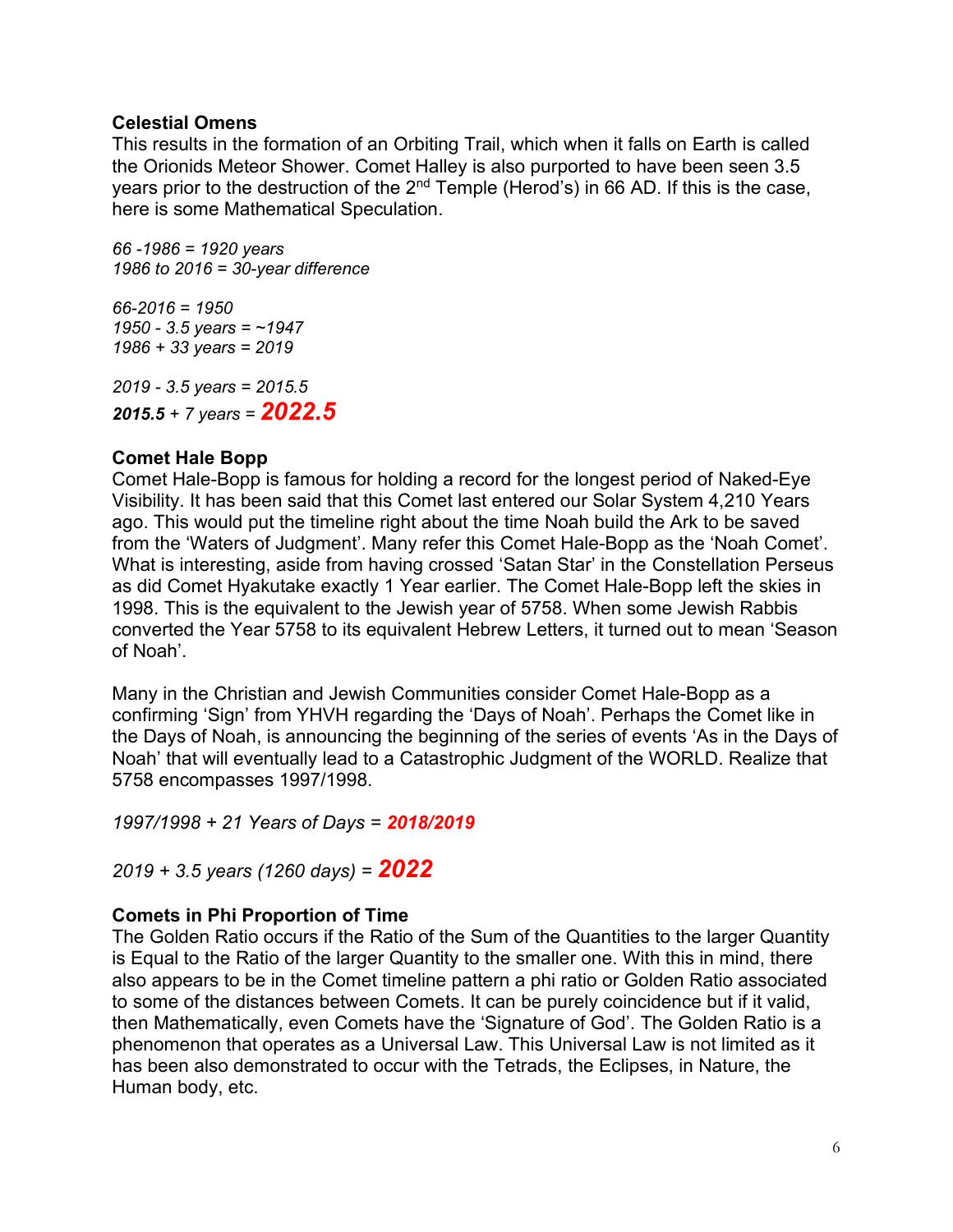The following is a list of most of the Naked-Eye Comets presented in the Timeline. From what could be researched, the Comet's Paths will correspond with the Constellations they traveled through. There appears to be Patterns that emerge as a result of the Comet's Paths that converge, mirror or replicate one another to a significant degree.

| <b>COMET</b>         | <b>DATES</b> | <b>CONSTELLATIONS TRAVELED</b>                                             |
|----------------------|--------------|----------------------------------------------------------------------------|
| Hyakutake            | Apr 26, 1996 | Libra, Bootes, Draco, Perseus, Taurus-<br>Aries                            |
| Hale-Bopp            | Feb 24, 1997 | Sagittarius, Ophiuchus, Aquila,<br>Andromeda, Perseus, Taurus, Orion, Argo |
| SOHO98               | May 05, 1998 | Aquarius, Pisces, Aries, Taurus, Orion,<br>Canis Major, Argo               |
| LINEAR C2001/A2      | May 1, 2001  | Lepus, Eridanus, Cetus, Pisces, Pegasus                                    |
| LINEAR C2000/WM      | Jan 1, 2002  | Sagittarius, Aguila, Hercules                                              |
| Utsunomiya           | Arp 2002     | Pegasus, Andromeda, Pisces,<br>Triangulum, Taurus                          |
| Ikeya-Zhang          | Oct 13, 2002 | Pisces, Andromeda, Cassiopeia, Draco-<br>head, Hercules-foot               |
| <b>NEAT C2002/V1</b> | Feb 2003     | Pisces, Aquarius                                                           |
| <b>NEAT C2001/Q4</b> | May 03, 2004 | Canis Major, Cancer, Ursa Major                                            |
| LINEAR C2002/T7      | Apr 2004     | Pisces, Cetus, Eridanus, Lepus, Canis<br>Major                             |
| Banfield             | Apr 09, 2004 | Pisces, Andromeda                                                          |
| Machholz             | Feb 14, 2005 | Eridanus, Taurus (Pleiades), Perseus                                       |
| Pojmanski            | Feb272006    |                                                                            |
| <b>SWAN C2006/M4</b> | Oct 2006     | Cornea Borealis                                                            |
| McNaught I           | Jan 20, 2007 | (Great Comet), Aquila, Sagittarius                                         |
| Holmes               | Oct 27, 2007 | Perseus, Auriga, Gemini                                                    |
| McNaught II          | Apr 06, 2010 |                                                                            |
| Honda                | Jun 8, 2011  |                                                                            |
| Lovejoy              | Dec 5, 2011  | Ophiuchus, Sagittarius Orion                                               |

Ever since the creation of Space, Time and Matter, YHVH has encoded this Factor in all of His Creation, that of His Righteous Judgments and of His King, Christ Jesus. Both are about to pay a visit to a Rebellious and Wicked Generation on Earth once again. This study only sought to see if there is any time and/or frequency variations or correlations amongst the major Naked-Eye Comets. The Chart also seeks to see if there is any Pattern to the corresponding Constellations that Comets travel through in terms of Biblical Symbology and Meaning. This is by far a record number of Naked-Eye Visible Comets for a 17-year span. On a side-note, it is also interesting to note that from 1996 to 2008, Jupiter's 12-Year Cycle through the 12 Constellations of the Zodiac began and ended at the Golden Gate of the Heaven (Ophiuchus).

These Mathematical Properties in the Heavens are a reflection of the Creator's Handiwork of Designed Intelligence. How fitting it is that since the Comets are made-up of the Elements that first constituted the Creation of the Universe. Comets serv as Visible Evidence that such timing is not of 'random' occurrences. Perhaps such Naked-Eye Comets are serving as Time-Markers for certain Prophetic Sequences. They echo now down the 'Halls of Time and Space'. It is above, written in the Constellations; as below written in the very Word of the Lamb.